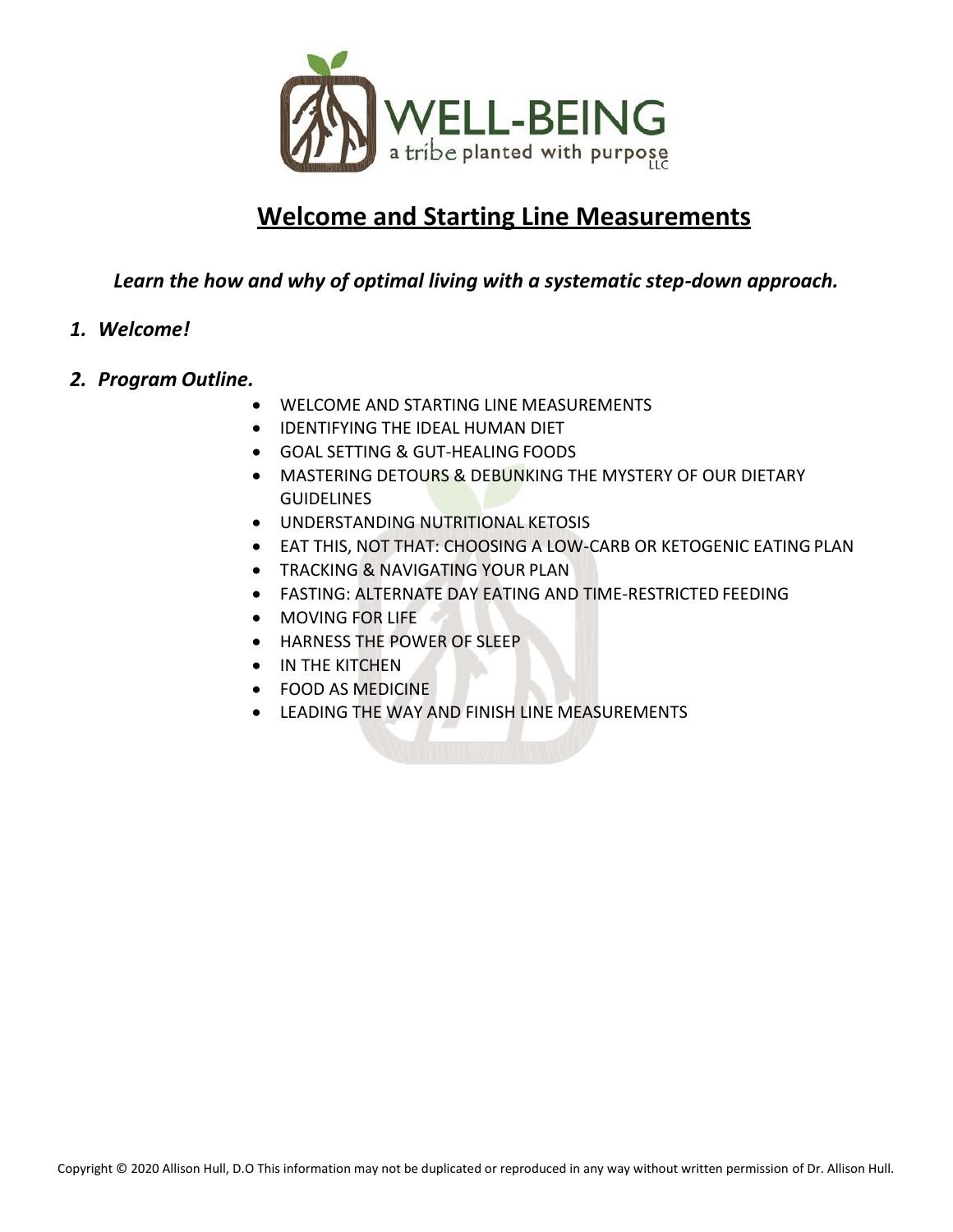

#### *3. Starting Line Measurements!*

- a. **Pre and post program measurements**, we encourage you take a:
	- **i. Weight/Body Mass Index**
	- **ii. Waist Circumference**
	- **iii. Blood Pressure**
	- **iv. Intuitive Survey (Inside Document Hub on Dashboard)**
- **b. You may also want to measure thigh, bicep, and hip circumference. Write down your values TODAY!**
- **c. Share your values with us by entering them into your New Member form in the Document Hub on our website. This will allow you to track your progress. Utilize the Personal log on the website to monitor your progress and make notations.**
- **d. Explore the website.**

| <b>Measurement</b>    | Date | <b>Date</b> | <b>Date</b> | <b>Date</b> | Date | Date |
|-----------------------|------|-------------|-------------|-------------|------|------|
| Weight/BMI            |      |             |             |             |      |      |
| Waist                 |      |             |             |             |      |      |
| Circumference         |      |             |             |             |      |      |
| <b>Blood Pressure</b> |      |             |             |             |      |      |
| Thigh                 |      |             |             |             |      |      |
| Bicep                 |      |             |             |             |      |      |
| Hip                   |      |             |             |             |      |      |
| Circumference         |      |             |             |             |      |      |

- Ensure that you have the right Blood Pressure Machine or reading. Omron Machine from amazon or recent PCP visit. Ensure that you are using the correct size cuff. Width of cuff wraps around 40% of your arm circumference.
- Ensure you measure your waist circumference correctly. At the navel.

| Junhunhunhunhun | <b>Incorrect. Waist circumference</b><br>is NOT the narrowest part of<br>the waist. |
|-----------------|-------------------------------------------------------------------------------------|
|                 | Correct. Measure your waist at<br>the level of the belly button.                    |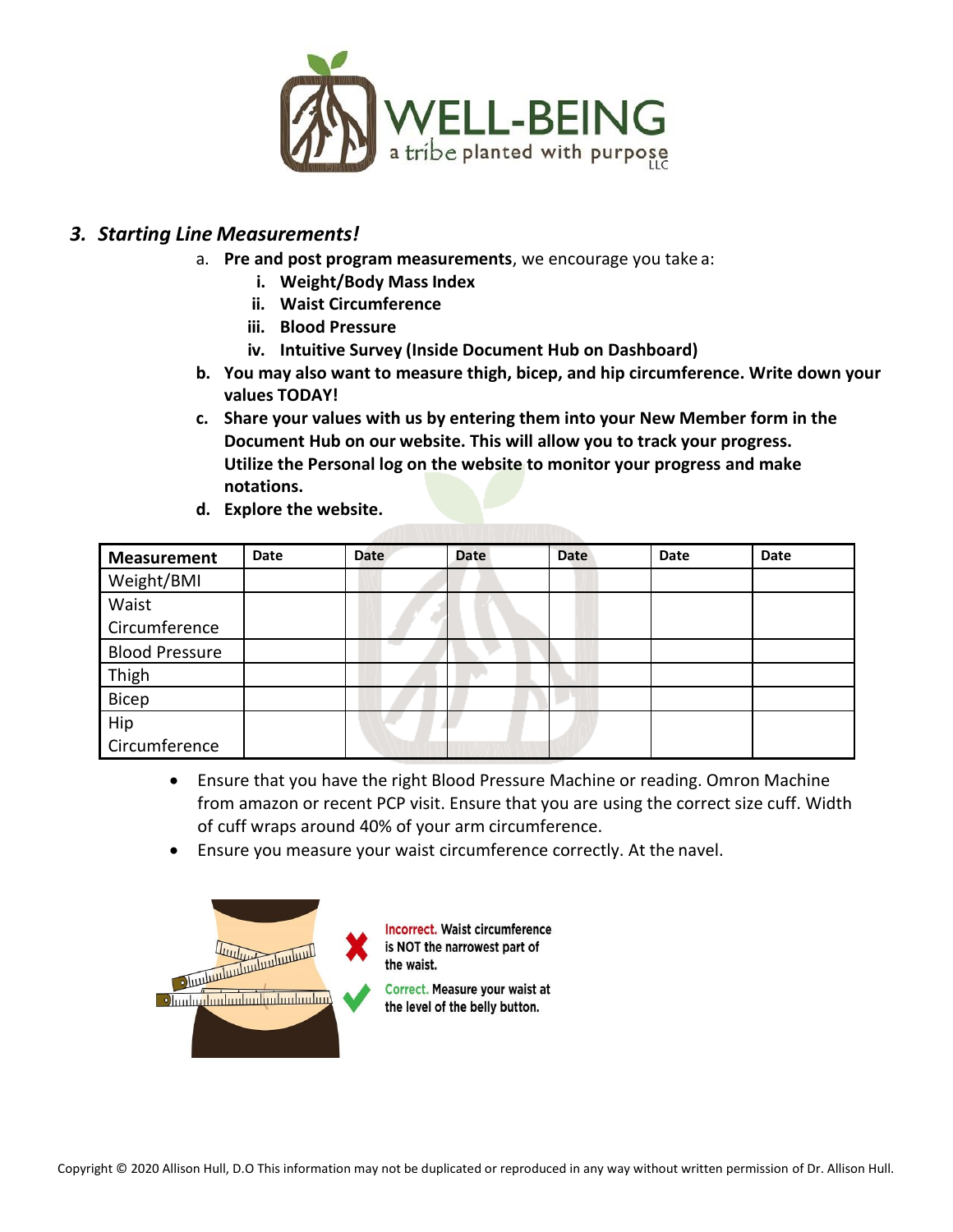

# *4. Recommended labs (Optional and not required for Program)*

- a. **Comprehensive Metabolic Panel** (CMP)-Includes fasting glucose level, liver enzymes, kidney function, and electrolytes.
- b. **Lipid Panel with Direct LDL**-Evaluates total cholesterol, LDL, HDL, triglycerides, and cholesterol/HDL ratio. We should see a radical reduction in Triglycerides following a LC/KETO Diet. HDL should also elevate.
- c. **Apolipoprotein B level (Apo B Level)**  Not a regular test. Surface lipoprotein contributing to the atherogenicity of the lipoprotein particle. This guy is to blame for atherosclerosis. (see more below)
- d. **Lipoprotein Fractionation with LDL particle size and pattern**-To better evaluate the LDL particle size and not JUST the total number – more informative than a standard lipid panel. It is vital you use the same lab to permit consistency in test technology. We want big fluffy particles. When they are small, the receptors in the liver do not recognize it. Then they stay out in the blood stream and cause issues.
- e. **Fasting Insulin Level**-Screening tool for insulin resistance and risk fordiabetes. Our goal is to reduce insulin. Insulin increases inflammation!
- f. **Hemoglobin A1c** (Hb A1c)-Screen and management tool for diabetes. 3-month picture of what your glucose is averaging. (Optimal 5.1-5.0)
- g. **High Sensitivity C Reactive Protein – (HS-CRP) – Good for those with family history of heart disease.**
- h. **Vitamin D level** 25 hydroxyvitamin D level. Vital for many functions in the human body.

**\*\*You will want to check with your insurance to determine possible coverage for these tests. Retest again no sooner than 12 weeks.**

#### *5. Understanding Lipoprotein Biochemistry*

a. Cholesterol and Triglycerides are hydrophobic fats (they don't like to hang out in fluid) that must be packaged by **Lipoprotein**

**particles** for transport in plasma.

- b. **Lipoprotein particles** are identified by their surface Apo-lipoproteins:
- c. Apo B lipoproteins are atherogenic
- d. Carried on VLDL-P, IDL-P, LDL-P, Lp(a)
- e. Apo A-I and Apo-II are anti-atherogenic
- f. Carried on HDL-P

g. **Apo B lipoproteins** carry cholesterol through the arterial endothelium and into the intima contributing to the cause of atherosclerosis

• **Our lifestyle choices (diet), genetics, medications, and other disease processes determine the**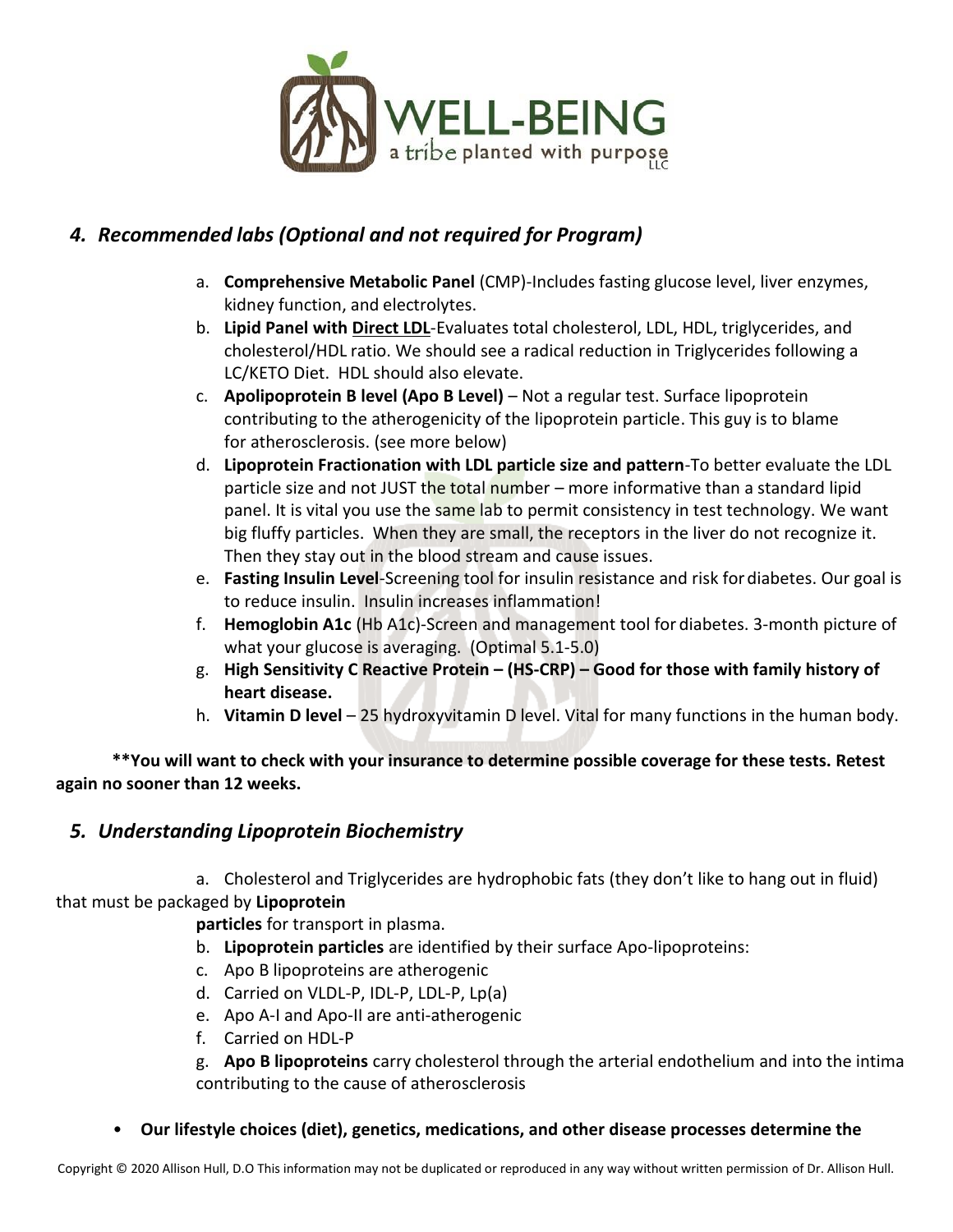

#### **amount of cholesterol and triglycerides carried by each lipoprotein.**

#### *6. Understanding Lipoprotein Biochemistry*

- a. All lipoprotein particles that carry an Apo B are atherogenic. These include VLDL-P, IDL-P, LDL-P, and Lp(a)
- b. Under physiologic conditions, the lipoprotein LDL-P carries 90% of the LDL-cholesteryl ester and the VLDL-P carries 90% of the triglyceride.
- c. This is why labs and health care providers typically measure and treat the serum level of cholesterol. However, this is flawed because…
- d. This methodology is flawed when triglycerides exceed 100 mg/dl because VLDL-P transfers triglycerides in return for cholestereryl esters from LDL-P through CTEP.
- e. Once triglyceride levels reduce, VLDL-P then take back their triglycerides and returns cholesteryl esters back to LDL-P.
- f. This gives the false misrepresentation that LDL-Cholesterol is increasing when it really is just a shift in presentation.
- g. This may be why you "see" an increase in your LDL-Cholesterol as you lower your triglycerides with a low-carbohydrate/ketogenic nutritional plan.

#### h. **TAKE HOME POINTS:**

- i. Atherosclerosis is caused by inflammation
- j. **The real chase is reducing the onset of inflammation – NOT Cholesterol.**
- k. **LDL-Cholesterol and Apo B (Apolipoprotein B) particles are NOT synonymous**
- l. Measuring LDL-Cholesterol alone does not truly represent your risk for atherosclerosis
- m. Your LDL may go up, but it is simply a shift in presentation of the LDL (Because of the CTEP)
- n. Measuring Apo B level provides a more accurate representation of your risk for atherosclerosis as it measures the atherogenic Lipoprotein Particles including VLDL-P, IDL-P, LDL-P, and Lp(a), which carry Apolipoprotein B surface proteins.
- o. *Apo B Reference Interval (mg/dl)*
- p. *Desirable <90*
- q. *Borderline High 90-99*
- r. *High 100-130*
- s. *Very High >130*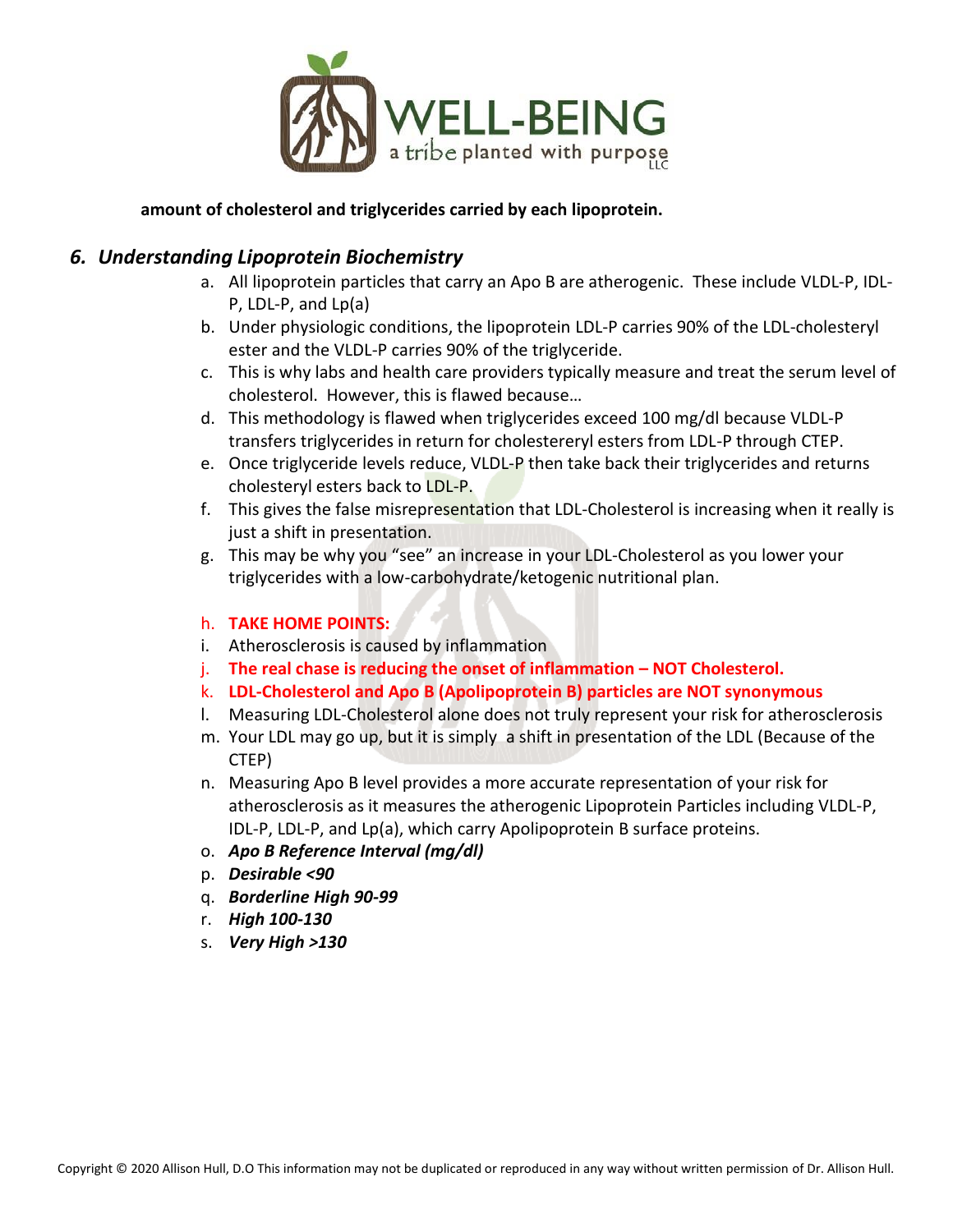

#### *7. Ensure Your Success. Let's Be Intentional!*

- h. **Commit** to the process. Commit to YOURSELF!
- i. **Engage** in the weekly sessions at the suggested pace and track your progress.
- j. **Print** and follow along with the notes and worksheets.
- k. **Complete** action items weekly.
- l. **Communicate** with your medical provider according to program recommendations.

**Do you have a health condition that requires communication with your health care provider? If so, make your plan to contact them.**

#### *8. Tools forsuccess*

- a. **Community**: Join the Private Well-Being Facebook page and connect with other tribe members.
- b. Download Tracking APP of your choice.
- c. Reusable **water bottle** and **small food containers.**
- d. **Measuring cups, measuring spoons,** and a **small food scale.**
- e. **Weekly Notes.**
- f. **Blood glucose monitor\*.**
- g. **Blood ketone monitor\*.** (ketogenic living path, optional for low carb path)
- h. **Visual cues** and **journal.**
- i. **Find a buddy**. Who comes to mind? . It is not too late to join! Encourage someone to join you.
- j. A **PURPOSE** to improve your well-being! More to come!
- k. Follow @drallisonhull on Instagram and like and follow the main Facebook page.

#### *9. Tools for Success: Monitors*

- a. Blood glucose monitor: **Bayer Contour Glucose Monitoring System.**
- b. Blood ketone/glucose monitor: **Keto-Mojo Monitor.**
- c. You will need **test strips for both blood glucose and ketone monitoring**.

| Value                                  | Levels<br><b>Optimal Goal</b>                                           | Standard<br><b>Range for</b><br>Normal |
|----------------------------------------|-------------------------------------------------------------------------|----------------------------------------|
| Fasting glucose                        | 72-85 mg/dl                                                             | $<$ 100 mg/dl                          |
| Pre-meal<br>(baseline)<br>glucose      | 72-90 mg/dl                                                             | 72-90 mg/dl                            |
| Post meal<br>glucose<br>(Postprandial) | $\leq$ 110 mg/dl,<br>with <30 mg/dl<br>increase from<br>pre-meal levels | $<$ 140 mg/dl                          |
| Mean 24-hour<br>glucose                | 79-100 mg/dl                                                            | 89-104 mg/dl                           |
| Recommended<br>in app range            | 72-110 mg/dl                                                            | 70-140 mg/dl                           |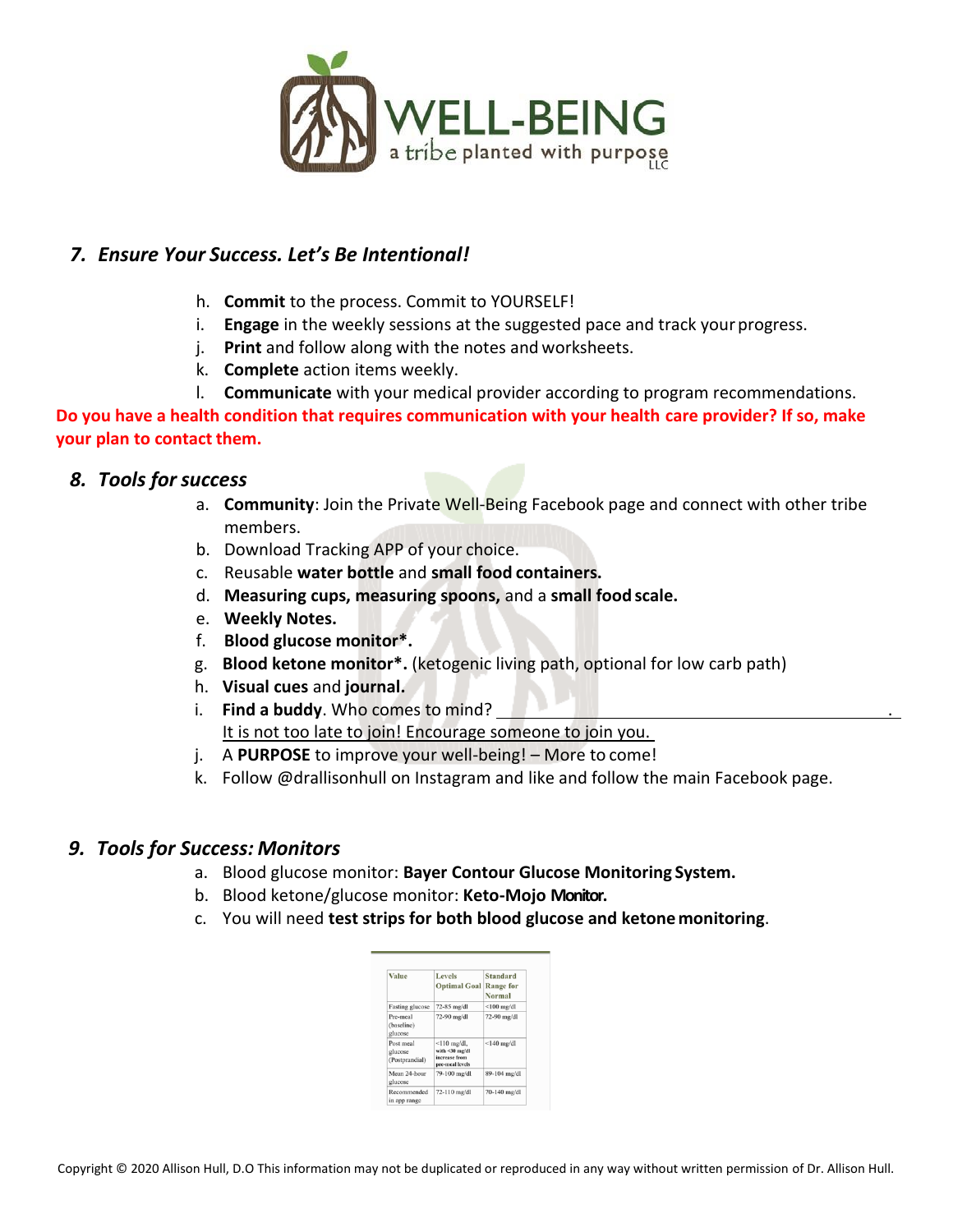

# *10.What Motivates You? Habit Loop. Intrinsic and Extrinsic Motivation. See motivational Navigator at the end of the notes.*





#### *11.What to expect each session*

- a. **An exercise in mindfulness each week to equip you with the skills and strategies to succeed.**
- b. **Active Listening and Learning.**
- c. **Worksheets and notes pages to complete as you follow along.**
- d. **Communication on our Facebook Community Page – JOININ!**

### *12.Reminders*

- a. **A conversation with your primary care physician is necessary if you have any of the following**:
	- **i. Type 1 or 2 diabetes**
	- **ii. High Blood Pressure**
	- **iii. Chronic Kidney Disease**
	- **iv. Pregnancy – Low Carb Track Only**
	- **v. Disordered Eating**

You will need to **monitor your blood glucose and blood pressure closely** during the program as **medications will likely need to be reduced or even discontinued.**

We ask for you to keep **close communication with your primary care physician** (PCP) regarding changes in these values.

**Please complete Pre-Program Intuitive Survey.** This is meant to serve as a measurable tool to determine your growth and success far beyond the waistline. Please complete your New Member.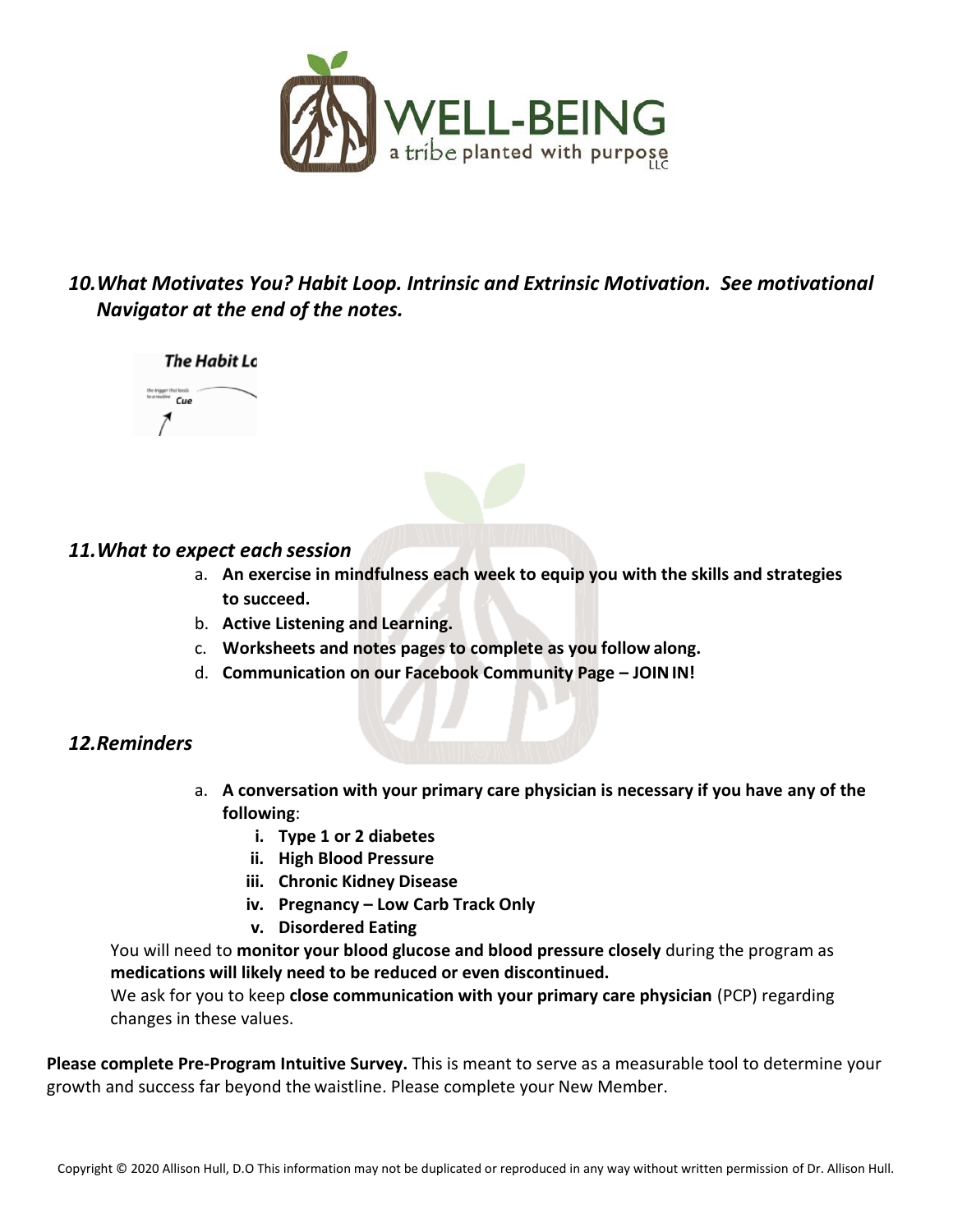

# **SESSION 1 PART 2: IDENTIFIYING THE IDEAL HUMAN DIET**

*The Ideal Human Diet consists of REAL FOOD! These are items we can Grow, Fish, and Hunt. The Ideal Human Diet is NOT:*

#### *13.A brief history timeline*

- a. 300,000 years ago- Daily usage of **fire.**
- b. 200,000 years ago- Homo sapiens **evolve** in East Africa (diet changed). \*\*
- c. 70,000 years ago- **Cognitive Revolution**. Emergence of fictive language. \*\*
- d. 16,000 years ago Sapiens settle **America**.
- e. 12,000 years ago The **Agricultural Revolution**. Domestication of plants and animals. Permanent settlements.
- f. 5,000-10,000 years ago **Dairy** becomes a staple in the human diet due to lack of crops and animal protein (exact date depended upon the region of the world). **Lactose tolerance** evolves. Groups not dependent on cattle remain **lactoseintolerant**.
- g. **500 years ago The Scientific Revolution**. The entire planet becomes a single-historical arena.
- h. **200 years ago The Industrial Revolution**. Communities change. Food sources evolve radically. *Reference: Yuval Harari, Sapiens, A Brief History of Mankind, (HarperCollins Publishers, 2015); timeline of history.* During this time of settlement along the African Rift Valley, our diet was largely made up of **mollusks** (clams and mussels) for the first time.
- i. These mollusks provided **fat.** During this time we see the **evolution of the humanbrain** we comprise today. And we see **rapid evolution of human fetal development.** *Reference: Jeff Volek, PhD, RD and Stephen D. Phinney, MD, PhD, The Art and Science of Low Carbohydrate Living*

**What was the catalyst 200,000 years ago that allowed homo sapiens to evolve in East Africa?**

**What macronutrient within the mollusks was so vital for thistransition?**

#### *14. Could Nutrition be the change?*

a. Anthropologists have discovered that regions of the world where **fat and protein were abundantly available** resulted in a **rapid evolution of the brain.**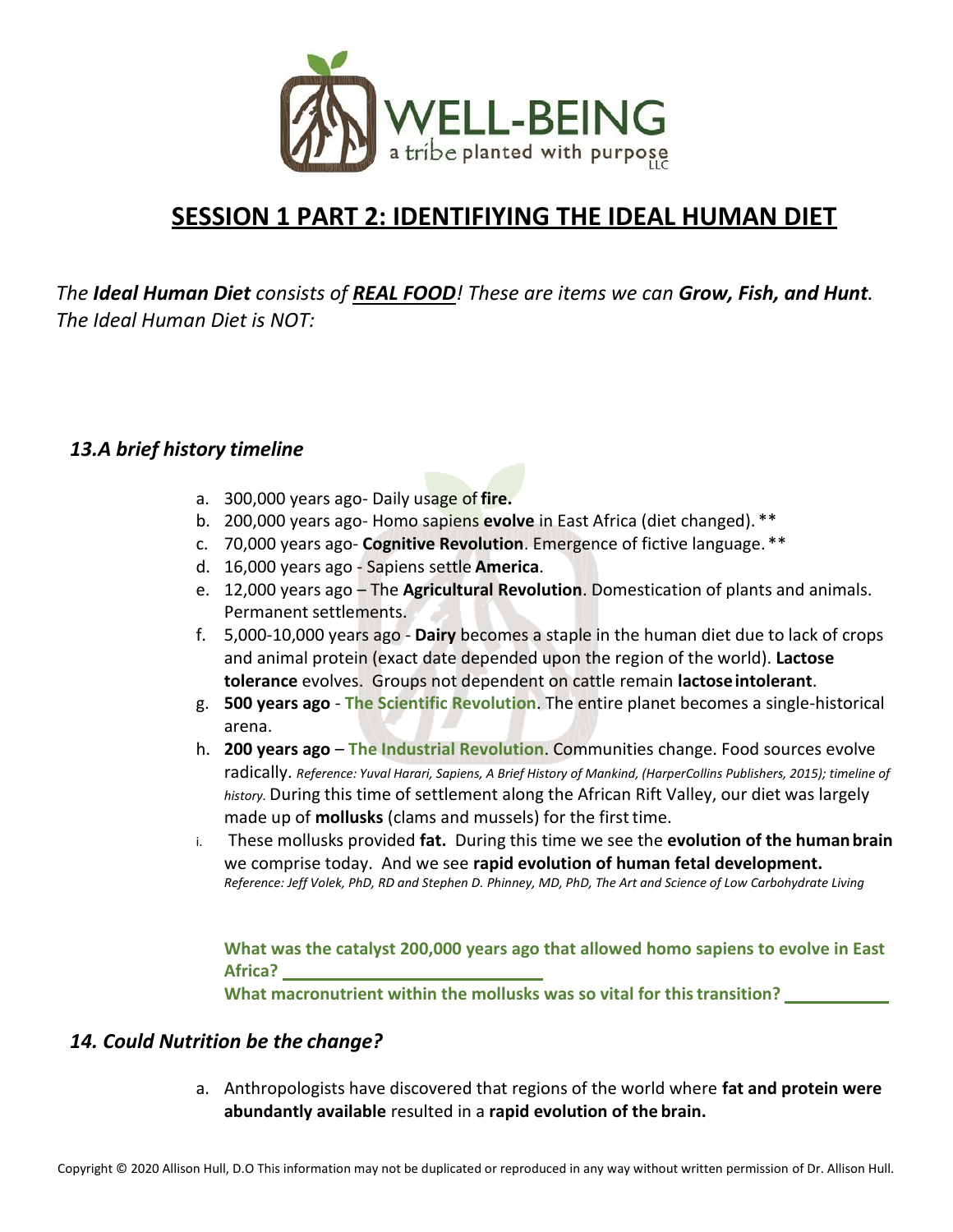

- b. This rapid evolution was **not seen** in other regions of the world where the **majority of calories came from carbohydrate sources**. *Reference: Jeff Volek, PhD, RD and Stephen D. Phinney, MD, PhD, The Art and Science of Low Carbohydrate Living*
- c. **Fat comprises 60 % of the human brain.** -**Every cell membrane and hormone** within the human body requires **Fat and cholesterol.**

-**FAT** within our diet was one of the **primary catalysts** to allow us to develop language, problem solving, creativity, and skills.

#### *15.What else has changed over the years?*

- a. Our **human gut evolved** dramatically with the transition of cooking our food rather than eating it all raw.
- b. This allowed our **gut to reduce dramatically in size**, allowing far more energy to go to our brains.
- c. **20% of all the calories** we consume is **utilized by our brain** for energy.

#### *16.How did the Agricultural Revolution change how we eat?*

- a. While settling and congregating in one place had its perks, it unfortunately led to a great **decline in a variety of food sources and famine.**
- b. Instead of migrating, foraging, and hunting for what was seasonal and accessible,we **limited our diet greatly** with **growing what was sustainable in one place.**
- c. While the human population grew, we saw some **decline in height and dental health**.
- d. With the domestication of animals, we saw a surge of **new pathogens/infectious diseases** we had not faced before.

Reference: Steve Parker, MD. How Did the Agricultural and Industrial Revolutions Change Human Diets? PaleoDiabetic.com, 2015

### *17.Progressive Industry?*

- a. While the Industrial Revolution (240 years ago) provided **much greater volumes of food to a much larger population**, what we lost in return was **quality**.
- b. Progressive industrialization changed the **COMPOSITION and QUALITY of ourfood.**
- c. Peasants in poor developing countries consumed about **75% of their calories from high-fiber starchy foods.**
- d. **Refining wheat stripped away vitamins, minerals, and fiber**.
- e. Machinery allowed the production of **hydrogenated margarine and vegetable oils**. Welcome Trans fats! YUCK.
- f. **Sugar and snacking increased** in the Western world.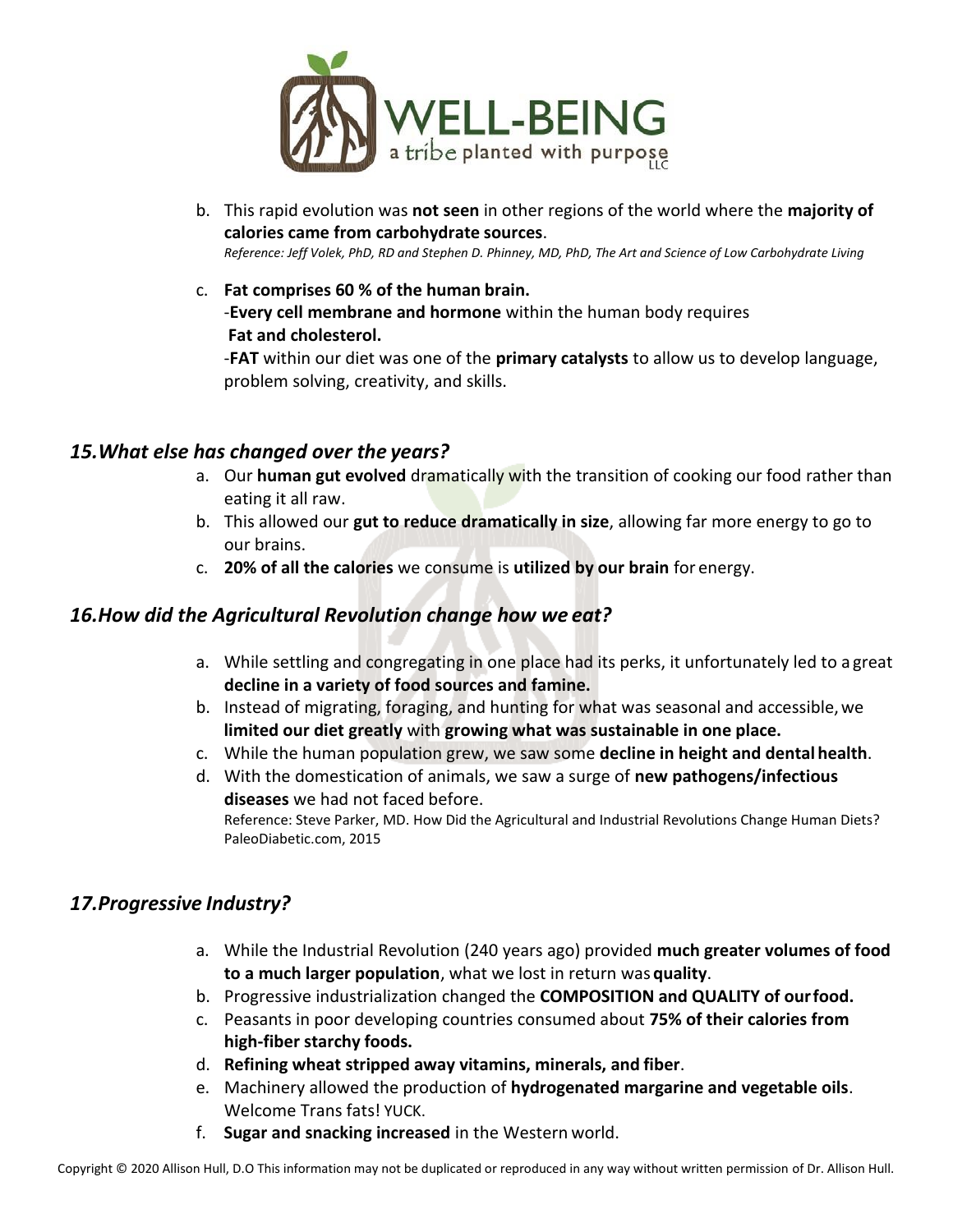

- g. **Obesity** suddenly became very common in the upper classes of Europe and England in the 18th century.
- h. **Soybean oil consumption increased** over a thousand-fold between 1909 and 1999, to comprise 7.4% of our total caloric intake.
- i. **Dairy products, cereals, refined sugars, refined vegetable oils, and alcohol make up 72% of total daily caloric consumption in the U.S.** little or even none of these food sources were consumed by our pre-agricultural ancestors.
- j. **Wrap your head around this!**
	- **i.** In 1822, we ate the **amount of added sugar in one 12 ounce can of soda every 5 days.**
	- **ii.** Today we eat that much sugar **every 7 hours.**
	- **iii. Sugar consumption increased** from 6.3 lbs. per person per year in 1822 to a maximum of 107.7 lbs. per person per year in 1999.

Reference: Steve Parker, MD. How Did the Agricultural and Industrial Revolutions Change Human Diets? PaleoDiabetic.com, 2015

#### *18. What is the impact of these changes?*

- a. **The discordance of our ancient genome and our current nutritional and physical patterns may be the catalyst for many disease processes we see today.**
- b. When environmental conditions (diet) change, evolutionary discordance develops between a species' genome and its environment.
- c. This evolutionary discordance presents itself phenotypically as **disease, increased morbidity, and mortality,** and **reduced reproductive success.**
- d. **Food trends and food-processing** during the Neolithic and Industrial Periods have altered: glycemic load, more sugar, fatty acid composition, more hydrogenated oils, macronutrient composition, carbohydrates in excess, micronutrient density, less vitamins, minerals, and phytochemicals, acid-base balance, less acidic foods, sodiumpotassium ratio, more salt less potassium, fiber content--farless.

#### *19. What did we eat to support us as the dominant species on planet Earth?*

- a. **No single, one-size-fits all diet** for pre-agricultural ancestors.
- b. Our diet would have varied based on **location, climate,** and **ecological variances.**
- c. However, there were some **universal similarities** among these diets.
- *d.* **Our Universal Ancestral Diet:** *Minimally Processed, Wild Plant and Animal Foods.*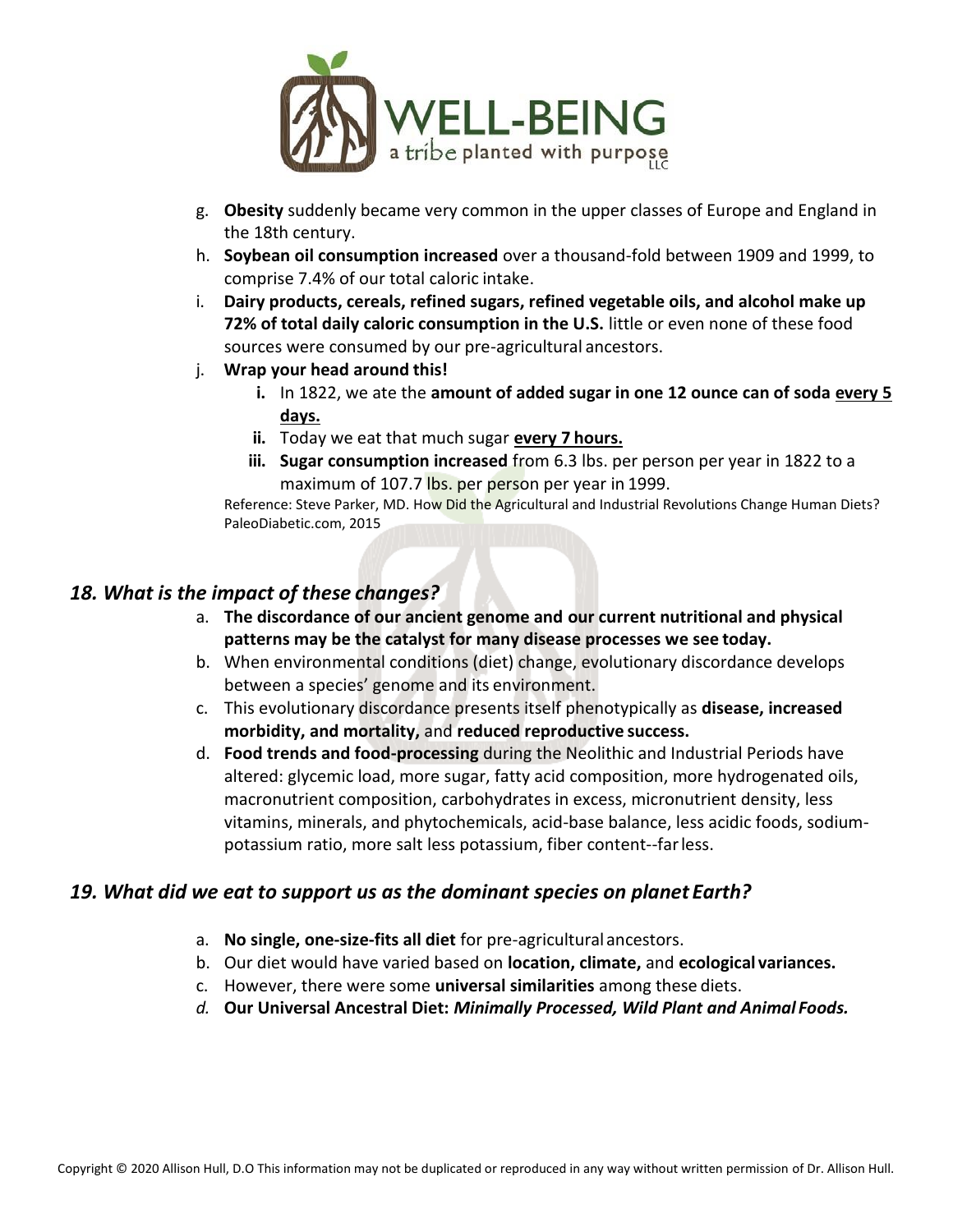

#### **This week's Cognitive ACTION PLAN:**.

- a. Notice how **inundated we are** with the **promotion of unhealthy foods.**
- b. **Like and follow the Facebook page.**
- c. **Download desired application for tracking. Cronometer, Senza, My Fitness Pal.**
- d. **Continue to work on identifying what motivates you (use motivational navigator)**
	- **What healthy habits are you doing today?**
	- **What unhealthy habits are you looking to replace?**
	- **What triggers (cues) these habits?**
- e. **Once identified, please enter answers into the notes section of your personal log on the website (located in document hub)**

#### **This week's Nutritional ACTION PLAN:**

- a. Drink 64 fluid oz. of water daily.
- b. Eat **3 servings of something green** every day!
- c. Track all food and beverage intake daily in chosen app or paper/pen.

DO NOT WORRY about meeting specific macronutrient goals just yet.

*1 serving= ½ cup cooked non-starchy vegetables OR 1 cup leafy greens.*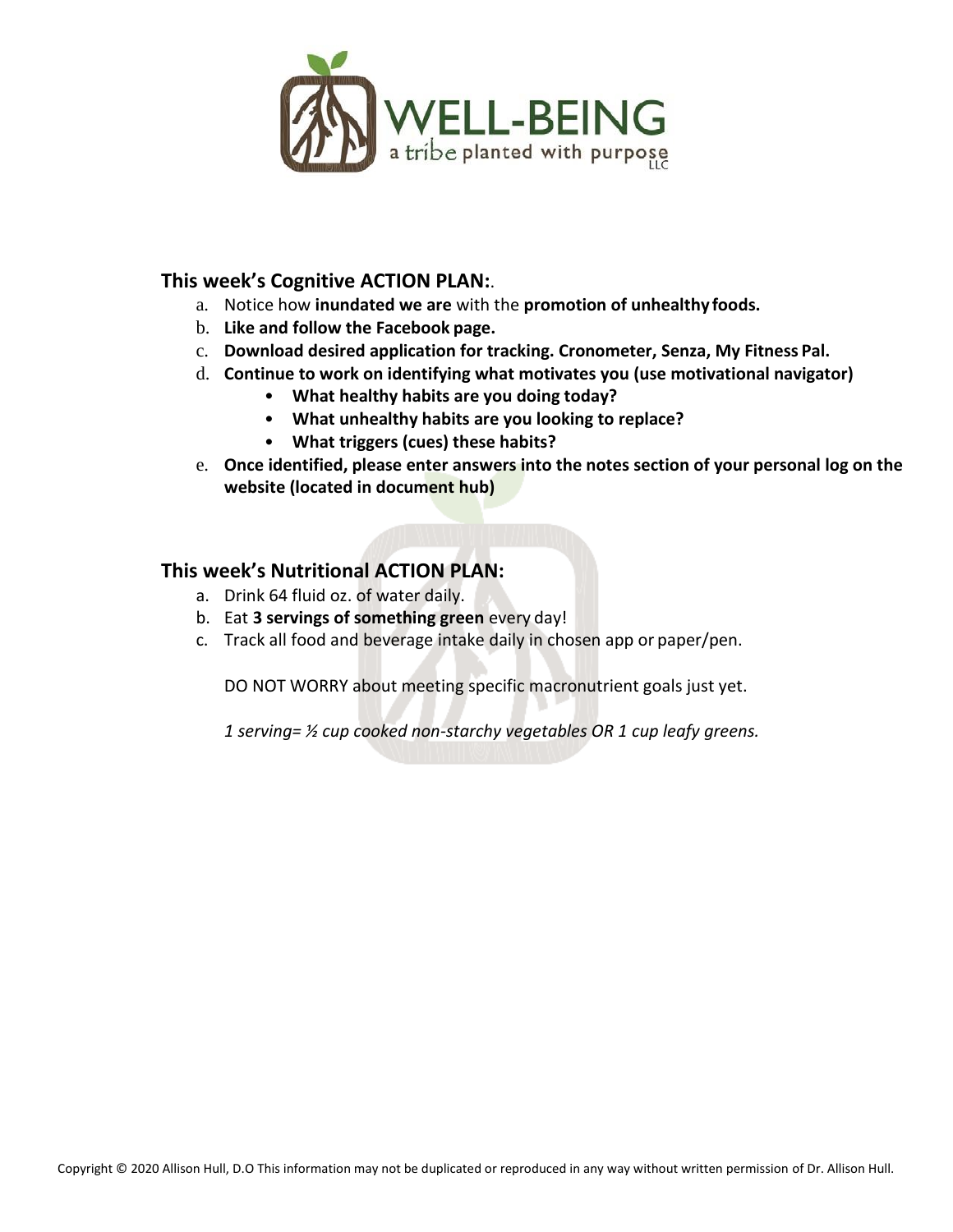

# *Session One Worksheet. You can also simply add these to your notes section on the website.*

*What are my Top 5 Healthy Habits? How do these make you feel?* 

| 1. |  |
|----|--|
| 2. |  |
| 3. |  |
| 4. |  |
| 5. |  |
|    |  |

*What are my Top 5 Unhealthy Habits? Is there anything that sticks out about these? Are they caused by stress, lack of sleep, frustration, anger, happiness, boredom?* 

*1.*

- *2.*
- *3.*
- 
- *4.*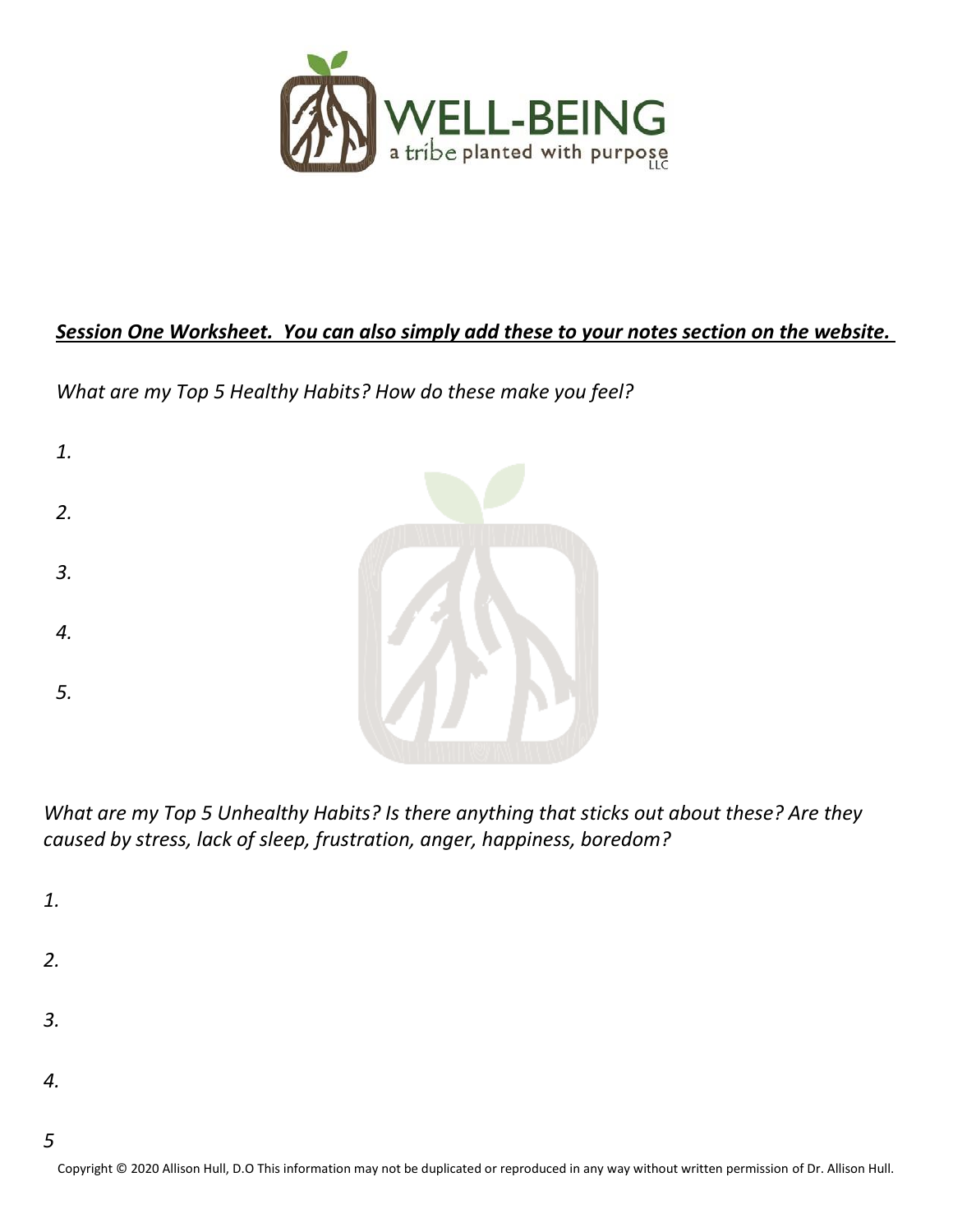# Motivation Navigator



Use this guide to help you identify if you are naturally more intrinsically or extrinsically motivated when it comes to changing behaviors, specifically around your health.

Behavior driven by internal reward. You are motivated to perform or engage in a behavior because it is personally rewarding, naturally satisfying

# Intrinsic (Inside) **Extrinsic (Outside)**

Behavior driven by external rewards. You are motivated to perform or engage in a behavior to earn something or avoid a punishment.

You are seeking the outcome of the task.

When engaging in new behaviors that we don't typically like, we may need to attach the behavior to an extrinsic reward. This helps bridge the gap until it does become intrinsically desired and we no longer need the extrinsic motivator.

# I am willing to engage in the behavior because...

#### **Intrinsic Motivation**

- It makes me feel happy, pleased
- Makes me feel proud
- Feeds my curiosity.
- Allows me to grow as a person
- Allows me to build deeper relationships
- Its my passion/purpose
- It is my self- expression
- Sense of accomplishment

#### **Extrinsic Motivation**

- Praise will given
- Awards will be given
- **I enjoy Recognition**
- Honor/Prestige will be gained
- Financial opportunities
- Benefits/Perks available
- I enjoy a tangible outcome
- I enjoy seeing my checklist complete
- I am data driven